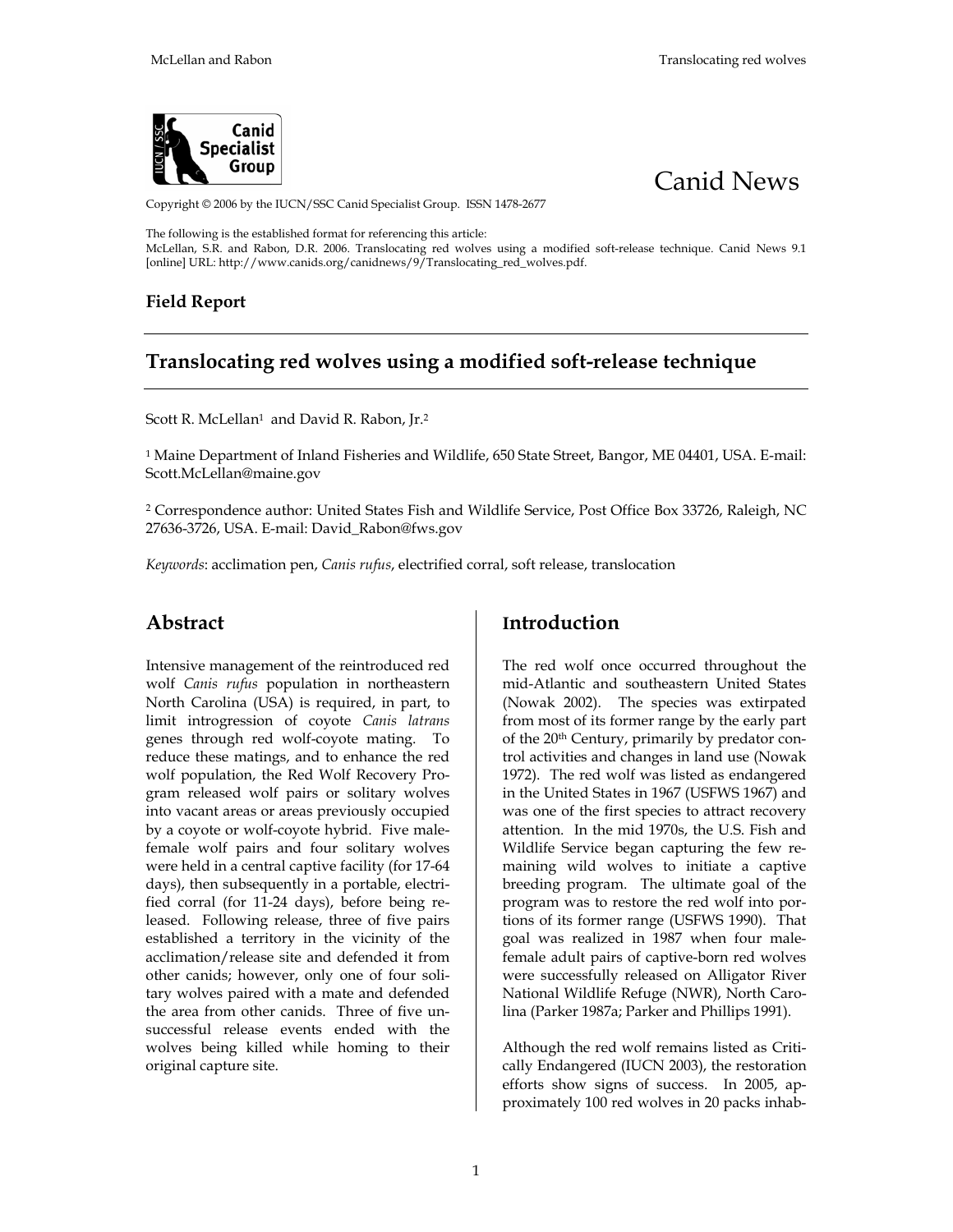ited more than 6,000km2 of public and private lands in northeastern North Carolina. Intensive management of the red wolf population is required, however, to reduce wolves breeding with the coyote, which recently expanded its range into North Carolina (DeBow et al. 1998). Since the initial 1987 red wolf release, the freeranging population has been augmented by releasing captive-born wolves (Phillips 1994), wild-born wolves from island propagation sites (Parker 1987b) and, more recently, by fostering captive-born pups into wild-born litters (Waddell et al. 2002). The Red Wolf Recovery Program also attempted to reduce wolf-coyote matings and enhance and expand the red wolf population by releasing wildborn wolves into areas vacant of wolves, into areas containing potential mates (i.e. solitary wolves), or to replace coyote or wolf-coyote hybrids (Kelly et al. 1999).

The Red Wolf Recovery Program has made use of hard- and soft-release methods to restore wolves. Soft-release methods typically include the construction of a semi-permanent enclosure (e.g. chain-linked fence) to acclimate the animal(s) to the surroundings prior to release, and generally increase the likelihood of a successful release when compared to hardrelease methods (Fritts 1993, but see Phillips et al. 2003). However, construction of a fixed fence enclosure can be costly, time consuming, destructive of native vegetation, and impracticable in some remote locations or rugged terrain.

Herein we present details of nine, modified soft-release events of translocated red wolves using a portable, electrified acclimation corral.

# **Methods**

#### *Study area*

The work was conducted in a five-county area (Beaufort, Dare, Hyde, Tyrrell, and Washington) in northeastern North Carolina designated as the red wolf experimental population area (Figure 1) (USFWS 1995). This area is largely rural, with few improved roads, and bounded by the Albemarle Sound to the north, Roanoke and Pamlico Sounds to the east, and the Pamlico River to the south. The natural communities of the area are characterized as non-riverine swamp forest, high and low pocosin, and pond pine *Pinus serotina* woodland communities (Shafale and Weakley 1990). Agricultural cropland, primarily soybean, corn, cotton, and wheat (USDA 2004), and timberland forests of loblolly-shortleaf pine and oakgum-cypress (Brown 2004) predominate the area. Approximately 27% of the land is owned and managed by the federal and state governments as four national wildlife refuges and 12 state game lands.

### *Study animals*

Fourteen wild-born red wolves (6 males:8 females) were used in the study. Seven (2:5) of the animals were born and reared in the wild within the experimental population area (i.e. residents), and five wolves were born and reared at island propagation sites: (2:2) Bulls Island in Cape Romain NWR, South Carolina and (1:0) St. Vincent NWR, Florida (Henry et al. 1995). Two sibling wolves (1:1) were wildborn in the Great Smoky Mountains National Park (GSMNP), Tennessee (Parker 1990), but were transferred to the captive facility at Alligator River NWR (hereafter referred to as Sandy Ridge) when they were seven months of age. The mean age at time of release was  $26.3 + 2.8$  SE months (range 17 to 35) for males and  $29.1 + 6.1$  SE months (range 20 to 71) for females. The study wolves were not known to have prior reproductive experience, unless otherwise noted. Wolves were fitted with a radio (VHF) telemetry collar (Model 315, 400, or 500, Telonics, Inc., Mesa, AZ 85204-6699), and a transponder chip (Model EID-ID100, Eidap, Inc., Sherwood Park, Alberta, Canada T8H 2M8) was inserted subcutaneously between the shoulders prior to being moved from Sandy Ridge.

## *Acclimation corral*

A portable, electrified corral was used as an acclimation pen (Figure 2). The corral fencing was constructed of lightweight plastic and nylon mesh, approximately 2.3m high; the area (and shape) of the corral varied depending on the location, but was generally 200m2. The lower 1.2m of fencing was nylon mesh approximately 5cm by 10cm, with an interwoven 16-gauge wire for connection to an electrical current (Model ElectroStop, Premier 1 Supplies, Washington, IA 52353).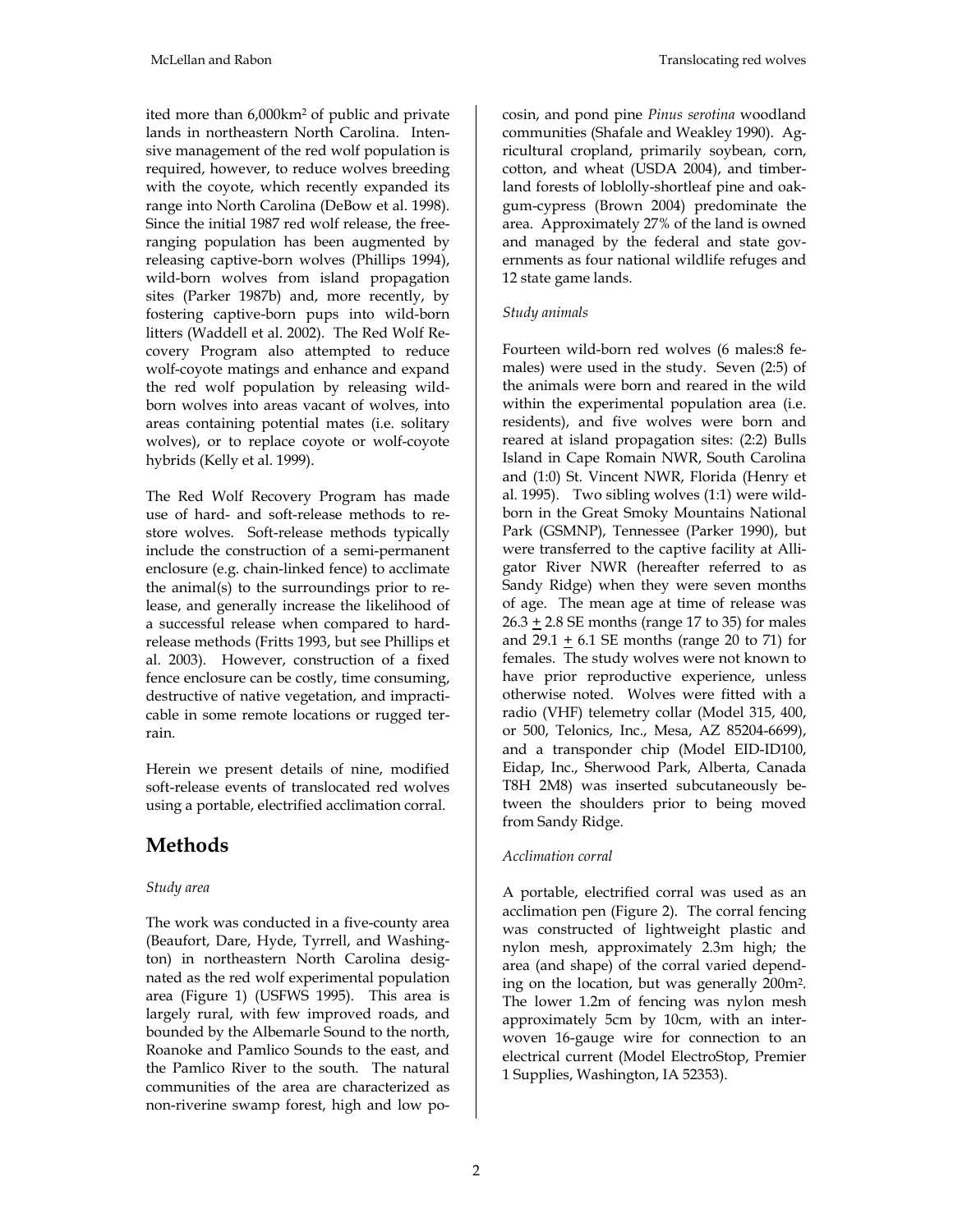

Figure 1. Map of the red wolf experimental population area in North Carolina showing lands owned by federal and state governments.

An additional electrified 16-gauge wire at ground level prevented animals from digging out of the corral. A solar-charged, batteryoperated 12-volt fence charger (Model Parmak Solar Magnum Charger, Country Supply, Louisiana, MO 63353) provided electricity to the interwoven and digging wires. The upper portion of fencing was approximately 10cm by 15.25cm non-electrified, plastic mesh (Model Barrier Fencing, Forestry Supplies Inc., Jackson, MS 39284). The plastic and nylon fencing were fastened together and to polyvinylchloride (PVC) posts using cable ties, then secured to the ground with nylon ropes and stakes.<br>Figure 2. A solitary, male red wolf (M1166) in the



portable, electrified acclimation corral.

Cost for the corral mesh was approximately US\$250, and the solar-powered battery and fence charger approximately US\$480. The PVC pipe and other miscellaneous supplies (e.g. rope, stakes, hammers) to construct the corral cost approximately US\$300. The time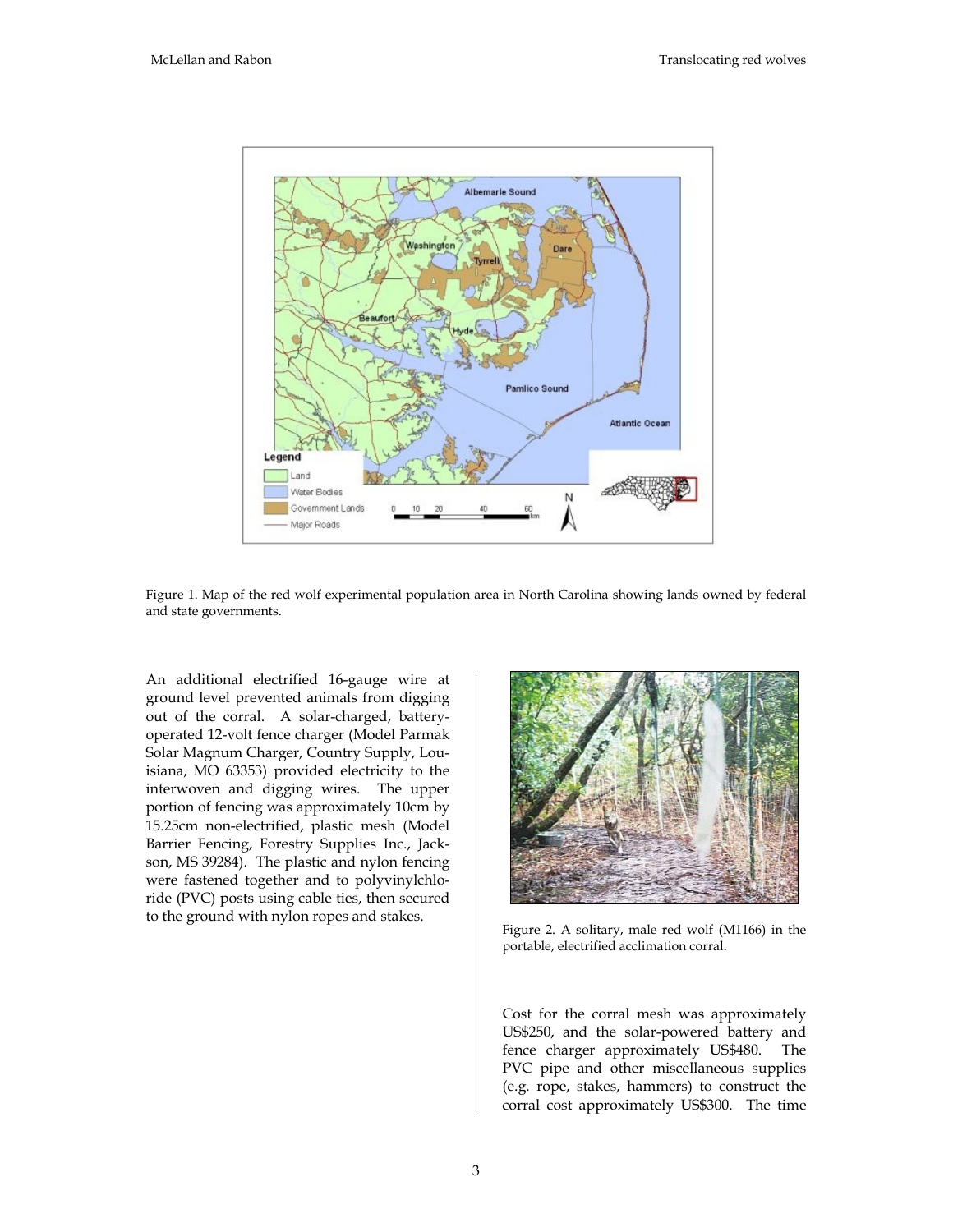required to construct the corral varied depending on the number of people assisting, but generally took less than eight hours. Dismantling the acclimation corral typically took less than two hours. After the initial set-up, the plastic and nylon fencing can be rolled and stored together to minimize the time required to construct the corral for future releases.

#### *Release sites*

Release sites were selected based on known historical use by wild canids (i.e. red wolves, coyotes, or wolf-coyote hybrids), habitat, and land ownership. Eight of the nine release events occurred on federally owned property in Alligator River NWR (Dare County), Mattamuskeet NWR (Hyde County), or Pocosin Lakes NWR (Hyde, Tyrrell, and Washington Counties). The remaining release event occurred within the red wolf experimental population area on private property (Hyde County) with the permission of the landowner. The release corrals were constructed in mature and regenerating mixed pine hardwood, high shrub pocosin, or bottomland hardwood habitats, except for the release on private property which was in a fallow farm field.

#### *Acclimation and release*

All release events were part of the management strategy outlined in a Population and Habitat Viability Assessment (Kelly et al. 1999). The purpose of the releases was twofold: 1) to decrease or prevent wolf-coyote matings; and, 2) to enhance and expand the red wolf population.

Acclimation and release events took place during the pair bonding (1 October – 31 January; *n* = 3), breeding (1 February – 31 March; *n* = 3), or whelping (1 April – 31 May; *n* = 3) period. Five release events occurred as a male-female pair and four releases involved solitary animals (1:3). All wolves were held in 225m2 fixed chain-link pens at Sandy Ridge prior to release to acclimatize them to the climate (i.e. non-residents), an enclosure, and, in five cases, another wolf. Time spent at Sandy Ridge ranged from 17 to 64 days (mean =  $38.4 + 5.5$ SE days).

Wolves were moved into the release corral in portable kennels and placed in a metal den box. Road-killed white-tailed deer *Odocoileus*

*virginianus* and/or commercially packaged horse meat (Bravo Packing, Inc., Carney's Point, NJ 08069 and Dallas Crown, Inc., Kaufman, TX 75142), was provided once or twice a week depending on weather and prior feeding amount, and to minimize human disturbance. Uneaten food from the previous feeding was removed from the site to limit attracting scavengers. Two metal water tubs were placed inside the corral; water was available *ad libitum*. An inspection of the corral and, if possible, a visual observation of each wolf was made during the feeding visit. Any repairs to the corral fencing or digging wire were completed as quickly as possible; time spent at the corral was less than 20 minutes per visit.

Wolves were held in the release corral from 11 to 24 days (mean =  $16.0 + 1.5$  SE days). In general, the holding time was minimized to reduce the likelihood of immigration or recolonization by coyotes or wolf-coyote hybrids into the release area. No wolf escaped the corral prior to release.

On the day of release, the electrified fence wires were disconnected, a section of the mesh was raised and tied up, and the digging wire removed at that section. A road-killed deer carcass was placed several meters outside the fence to entice the animals to leave the corral, and to encourage the released wolves to return to the area and establish a territory (Figure 3).

**[Figure 3.mov.](Figure3.mov) [click on link to display**] Video of the release of a solitary, male red wolf (M1166) from the portable, acclimation corral. N.B. The video is in Quicktime Movie format. (Quicktime is available free for download for Macintosh or Windows-based computers at <http://www.apple.com/quicktime/>).

Ground and/or aerial radio telemetry was used to determine when the animal(s) exited the corral. If the wolves did not leave the corral after several days, biologists would return and open a larger section of fencing. The corral was dismantled and removed when the animal(s) departed the pen. The wolves' movements were monitored weekly by ground and/or aerial radio telemetry.

## **Results**

The first paired wolf release event consisted of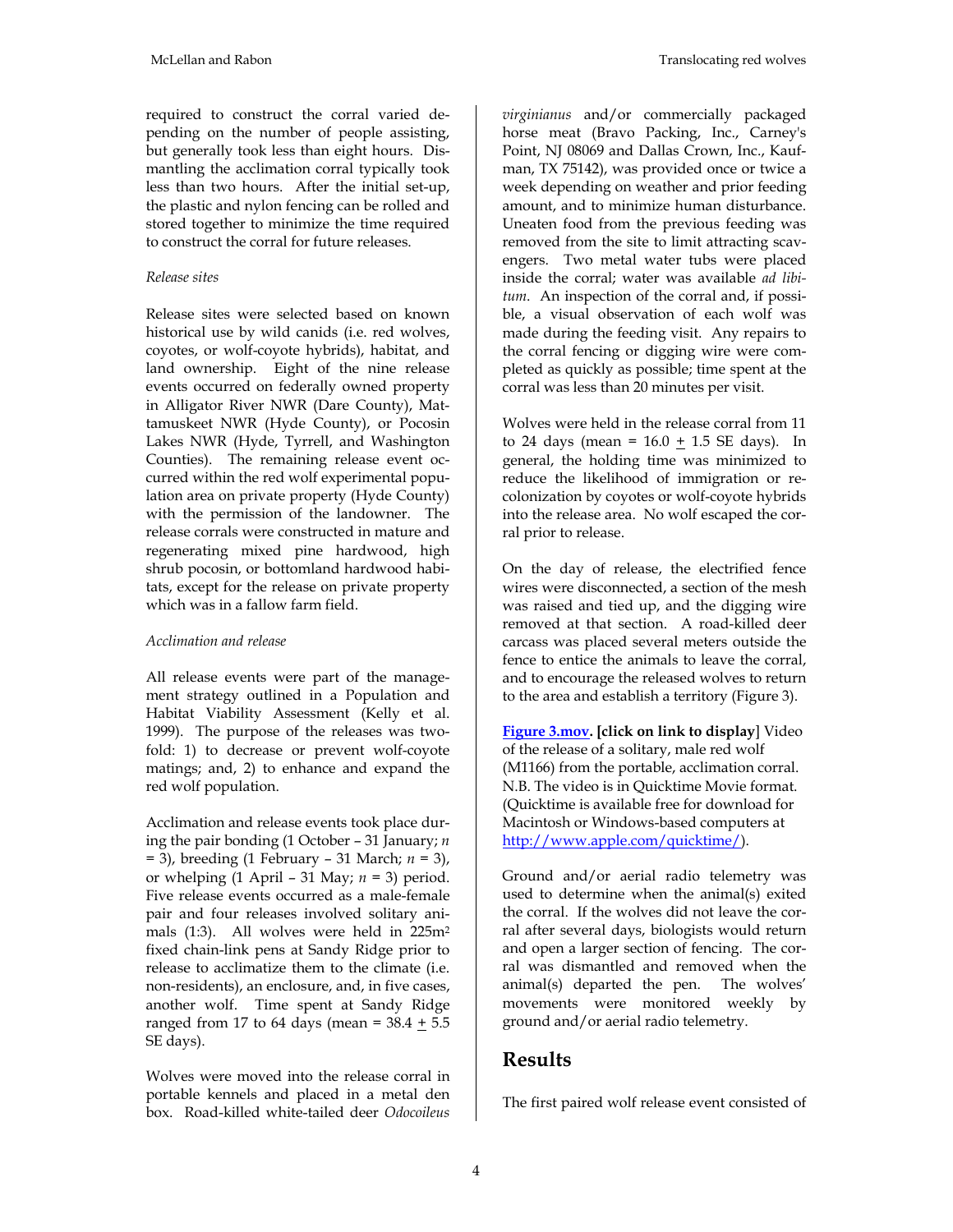a male (M1053) from St. Vincent NWR and a female (F952) born in the GSMNP (Table 1). The purpose of the release event was to fill an area vacant of wolves, coyotes, or wolf-coyote hybrids. Upon release, the pair established a territory in the immediate area of the release corral and defended it against other canids for more than two years before the male was displaced by a wild-born male wolf (M1149). M1149 and F952 mated and produced a litter of six pups in April 2003, and possibly a litter in 2005.

The second release event included a male (M1108) from Cape Romain NWR and a resident female (F808). The female was a proven breeder, having whelped litters in 1999 and 2000. The purpose of the release event was to pair the resident female with another mate following the death of M894 in November 2000. Upon release, the pair established a territory in the area and defended it against other canids until the female was found dead on 17 July 2001. The cause of her death is unknown. M1108 paired with a wild-born female (F1037) who dispersed to the area in April 2001; the two produced litters in 2002 and 2004. Telemetry contact with M1108 was lost in November 2004.

A male (M951) born in the GSMNP and a female (F1109) from Cape Romain NWR formed the third paired release event. The male was killed when hit by a vehicle three weeks after his release, approximately 18km from the release site. The female's radio collar failed on 18 December 2001. It is likely the female died because her radio signal has not been recorded since, nor has she been recaptured despite repeated trapping attempts. Coyotes or wolfcoyote hybrids had been removed from the release area prior to the release of the wolves.

The fourth male-female paired release included a resident male (M1112) and a female (F1165) from Cape Romain NWR. The purpose of this release event was to pair the male with a mate. Upon their release, the male remained in the release area, but the female moved 8-10km northeast of the release area

establishing a new territory. The male was found dead in October 2004; the cause of death is unknown. The female remained unpaired through the next breeding season.

The final paired release event included resident wolves M1136 and F1170. The purpose of this release event was to pair the female wolf with a mate after removing a coyote or wolf-coyote hybrid from the area. After release in the female's territory, the pair established and defended the territory until M1136 was displaced by a captive-born, wild-fostered male (M1171) that immigrated to the area as an adult in November 2003. M1171 paired and mated with F1170 and the two produced a litter in April 2004 and again in 2005. M1136 paired with a wild-born female (F1148); it is thought that they had a litter in 2005, but lost their pups when the pair was displaced from their territory by another wolf pair.

The first solitary release involved a female (F1073). The purpose of this release event was to insert a potential mate into an area where a coyote or wolf-coyote hybrid was removed and an un-collared, solitary male wolf was thought to reside. The female was known to have dispersed from her natal range to the area from which she was captured (i.e. Beaufort County). The female returned to Beaufort County within a couple of weeks of release, approximately 13-16km from the release site. It is possible she had a mate in the area from which she was captured, and was suspected of producing a litter in 2003 based on her restricted movements during the whelping season. She was killed by gunshot in February 2004.

Female F1070, a sibling of F1073, was the subject of the second solitary release event and a second attempt to release a potential mate for the un-collared male thought to reside within the release area. Upon release, the female appeared to be homing to her natal territory (approximately 43km from the release site) where she was first captured. She was killed when struck by a vehicle approximately 33km from the release site nine days after release.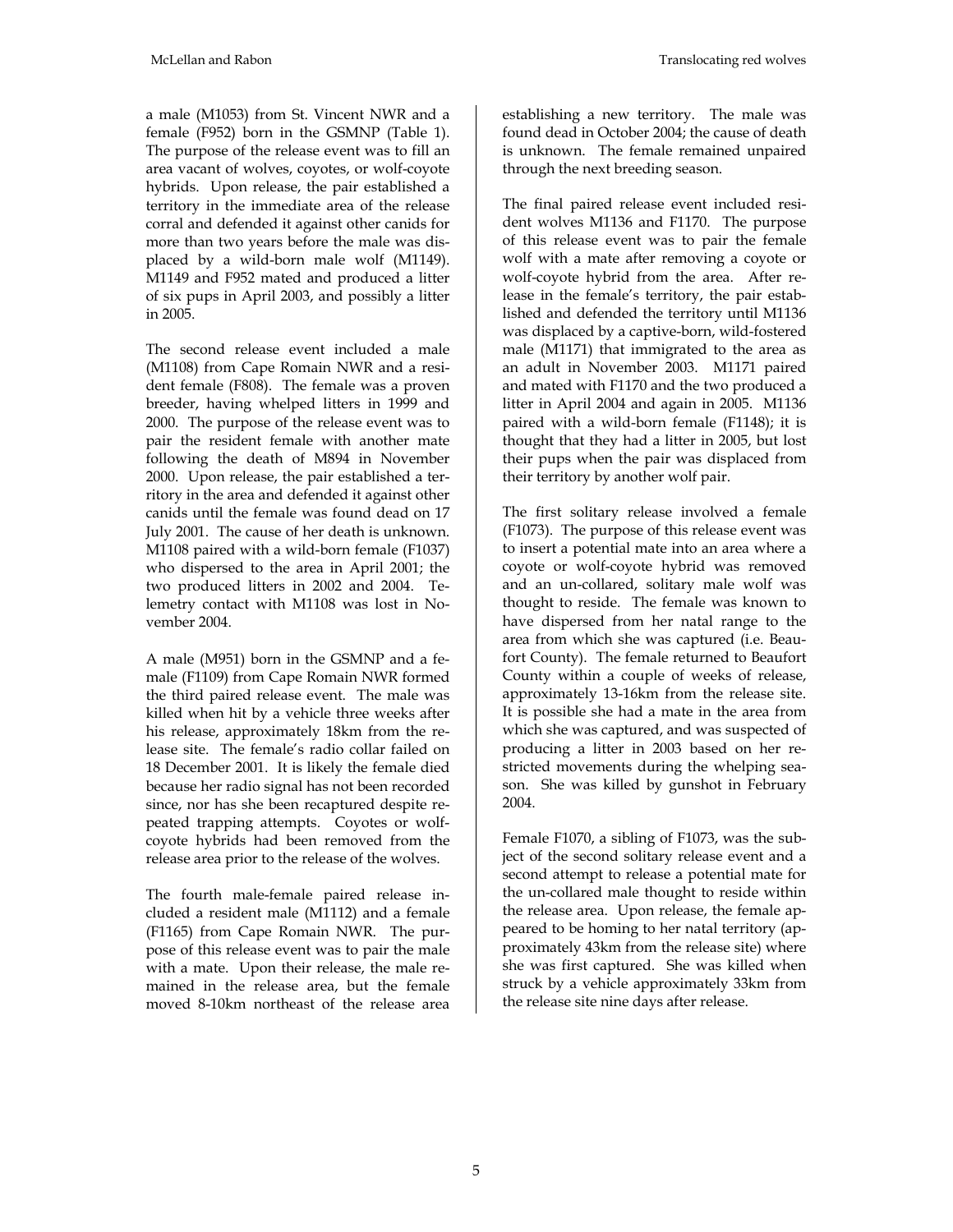Table 1. Results of nine paired and solitary releases involving 14 red wolves using the portable, electrified acclimation corral.

| Animal ID                               | $\delta$ Age at<br>Release<br>(mths) | $\varphi$ Age at<br>Release<br>(mths) | Days at<br>Sandy<br>Ridge | Days<br>in<br>corral | <b>Release Purpose</b>                                                                 | Release<br>Date | <b>Release</b><br>Period | Pair<br>Bondb | Territoryc     | Litterd |
|-----------------------------------------|--------------------------------------|---------------------------------------|---------------------------|----------------------|----------------------------------------------------------------------------------------|-----------------|--------------------------|---------------|----------------|---------|
| M1053 x F952                            | 29                                   | 29                                    | 64                        | 12                   | Insert wolf pair into area vacant of wild<br>canids.                                   | 4/10/00         | Pair bonding             | Yes           | Yes            | Yes     |
| M1108 x F808 <sup>a</sup>               | 22                                   | 71                                    | 32                        | 11                   | Pair female wolf with a new male follow-<br>ing the death of her mate.                 | 16/3/01         | Breeding                 | Yes           | Yes            | Yes     |
| M951 x F1109                            | 35                                   | 22                                    | 40                        | 12                   | Replace coyotes or wolf-coyote hybrids.                                                | 4/4/01          | Whelping                 | No            | No             | No      |
| M1112 <sup>a</sup> x F1165              | 32                                   | 20                                    | 22                        | 15                   | Pair male wolf with a potential mate.                                                  | 21/1/03         | Pair bonding             | No            | Yes            | No      |
| M1136 <sup>a</sup> x F1170 <sup>a</sup> | 23                                   | 22                                    | 27                        | 21                   | Replace coyote or wolf-coyote hybrid; pair<br>female wolf with a potential mate.       | 26/3/03         | Breeding                 | Yes           | Yes            | Yes     |
| F1073a                                  | --                                   | 23                                    | 45                        | 19                   | Replace coyote or wolf-coyote hybrid;<br>potential wolf mate residing in area.         | 17/4/02         | Whelping                 | No            | No             | No      |
| F1070 <sup>a</sup>                      | --                                   | 24                                    | 63                        | 16                   | Replace coyote or wolf-coyote hybrid; 10/5/02<br>potential wolf mate residing in area. |                 | Whelping                 | No            | No             | No      |
| M1166                                   | 17                                   | --                                    | 17                        | 24                   | Replace coyote or wolf-coyote hybrid; 1/11/02<br>potential wolf mate residing in area. |                 | Pair bonding             | Yes           | Yes            | Yes     |
| F1140a                                  |                                      | 22                                    | 36                        | 14                   | Pair female wolf with M1112 following<br>dispersal of F1165.                           | 28/2/03         | Breeding                 | No.           | N <sub>o</sub> | No      |

a Resident of experimental population area.

b At least one wolf from the release successfully formed a pair bond with another wolf.

c At least one wolf from the release successfully defended a territory around the release site.

<sup>d</sup> At least one wolf from the release successfully bred and raised a pup in the wild.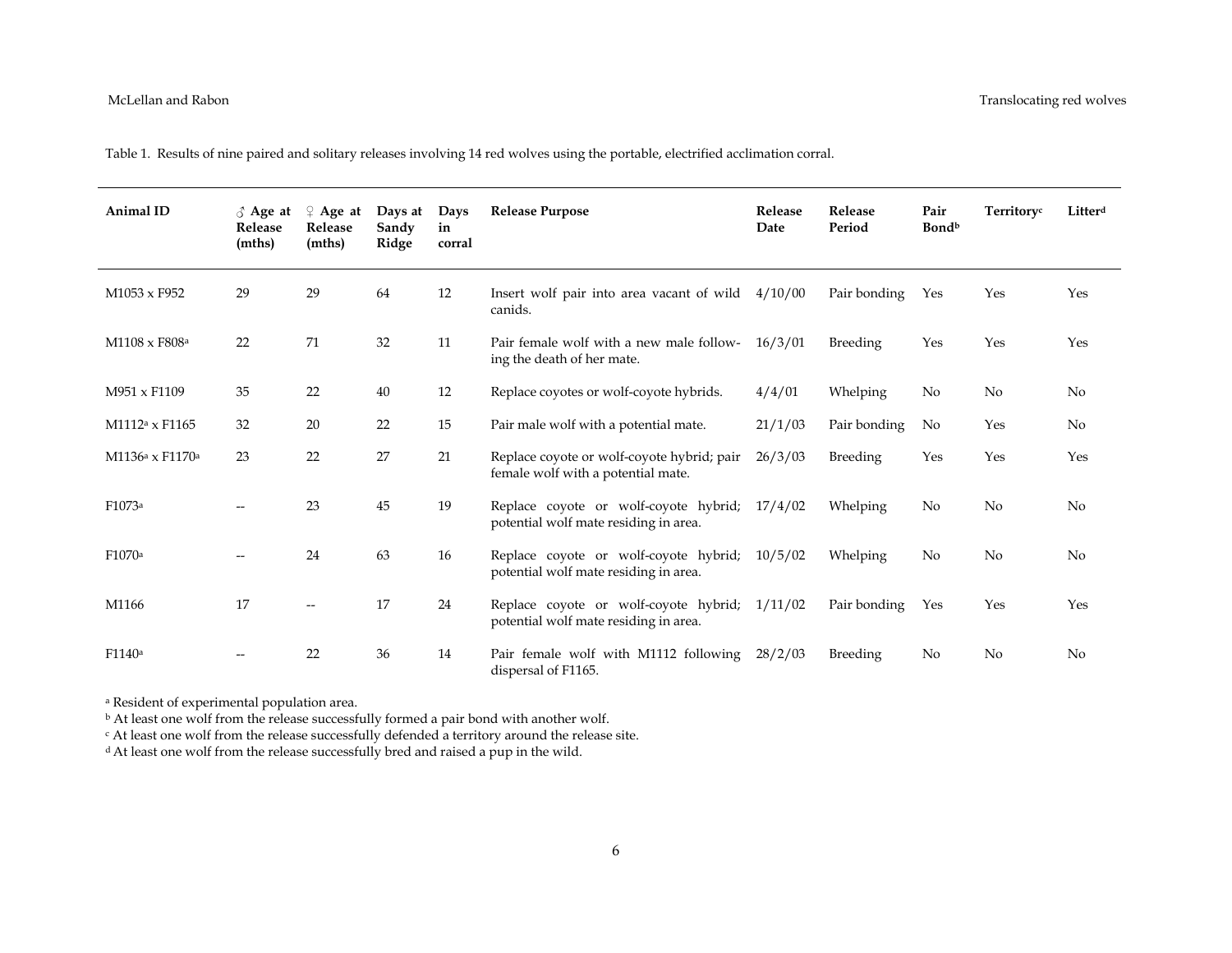The third solitary wolf release involved a yearling male (M1166) from Cape Romain NWR. The purpose of this release event was to insert a potential mate into an area where a coyote or wolf-coyote hybrid was removed and a radiocollared female wolf (F904) was residing. Radio telemetry monitoring indicated the release corral was frequently visited by the female wolf prior to the release of the male. The male wolf paired with the female after his release, and established and defended the territory against other canids. The pair produced litters in 2004 and 2005.

The last solitary wolf released was a female (F1140) captured by a local trapper after the wolf naturally dispersed from her natal range. The purpose of this release event was to pair the female with M1112 following the dispersal of F1165. Female F1140 appeared to be homing to the area where she was first trapped (approximately 23km from the release site) when she was struck by a vehicle and killed (approximately 13km from the release site) nine days after her release.

# **Discussion**

The use of a portable, electrified corral appears to be an effective method for soft releasing male-female paired red wolves, as three of five of the paired releases were successful. Grey wolves translocated and soft released as groups (including family groups) showed greater release site fidelity and pack establishment than did individually released wolves (Fritts et al. 1997; Bradley et al. 2005). Paired red wolf releases generally occurred during the pair bonding and breeding periods, and time spent in captive holding and in the release corrals was similar. These factors may have contributed to the success of these release events.

Releases using a solitary wolf had mixed results. In the case of the release of the solitary male, a female red wolf was known to reside near the release site and she visited the corral numerous times. Her visits to the pen likely contributed to the two wolves forming a social bond after the male's release, establishing a territory around the release site, and defending it from other canids. Boyd et al. (2000) reported that an adult male grey wolf visited an adult female grey wolf and her pups while they were being held in a similar pen. Upon releasing the penned wolves, the male was reported to have "successfully joined the pack." The timing of the releases (i.e. November and December) during the pair bonding period probably contributed to the released wolves successfully pairing with the wild wolves in both release events. Although wolves may form social bonds at any time of the year, releasing wolves during the late fall or early winter period may contribute to the long courtship period needed to form the social ties for mating (Mech 1970).

Releasing a single wolf into an area with a potential mate does not ensure that the two animals will form a pair bond and establish and defend a territory. The three solitary female releases indicate that other factors play a role. In each of these release events the female appeared to be homing to the area where she was first captured. Bradley et al. (2005) reported that grey wolves, individually translocated and released, showed significant directionality in their movements toward their original capture site (see also Fritts et al. 1997). The ages of the female red wolves (i.e. 22 to 24 months) may have contributed to their postrelease movements. Female red wolves are reported to disperse at approximately 23 months of age (Phillips et al. 2003), and similar ages have been reported for grey wolves (Fritts and Mech 1981; Gese and Mech 1991). Moreover, each of the solitary female releases occurred during the late breeding or whelping seasons (i.e. February, April, and May), and this may have been a factor contributing to the wolves leaving the release area. In grey wolves, female dispersal was reported to peak in April (Gese and Mech 1991). In addition, wide-ranging exploratory movements following release are not necessarily common in red wolves. Straight-line distances (range approximately 13 to 33km) travelled by the solitary females following release (and before their deaths) were within the limits of reported home range sizes for red wolves (Riley and McBride 1972; Shaw 1975; Phillips et al. 2003). These distances were also similar to distances reported from other red wolf release events (Phillips et al. 2003).

Based on the available literature and on the results of these nine release events, several factors may be important to success in future reintroductions and/or translocations of red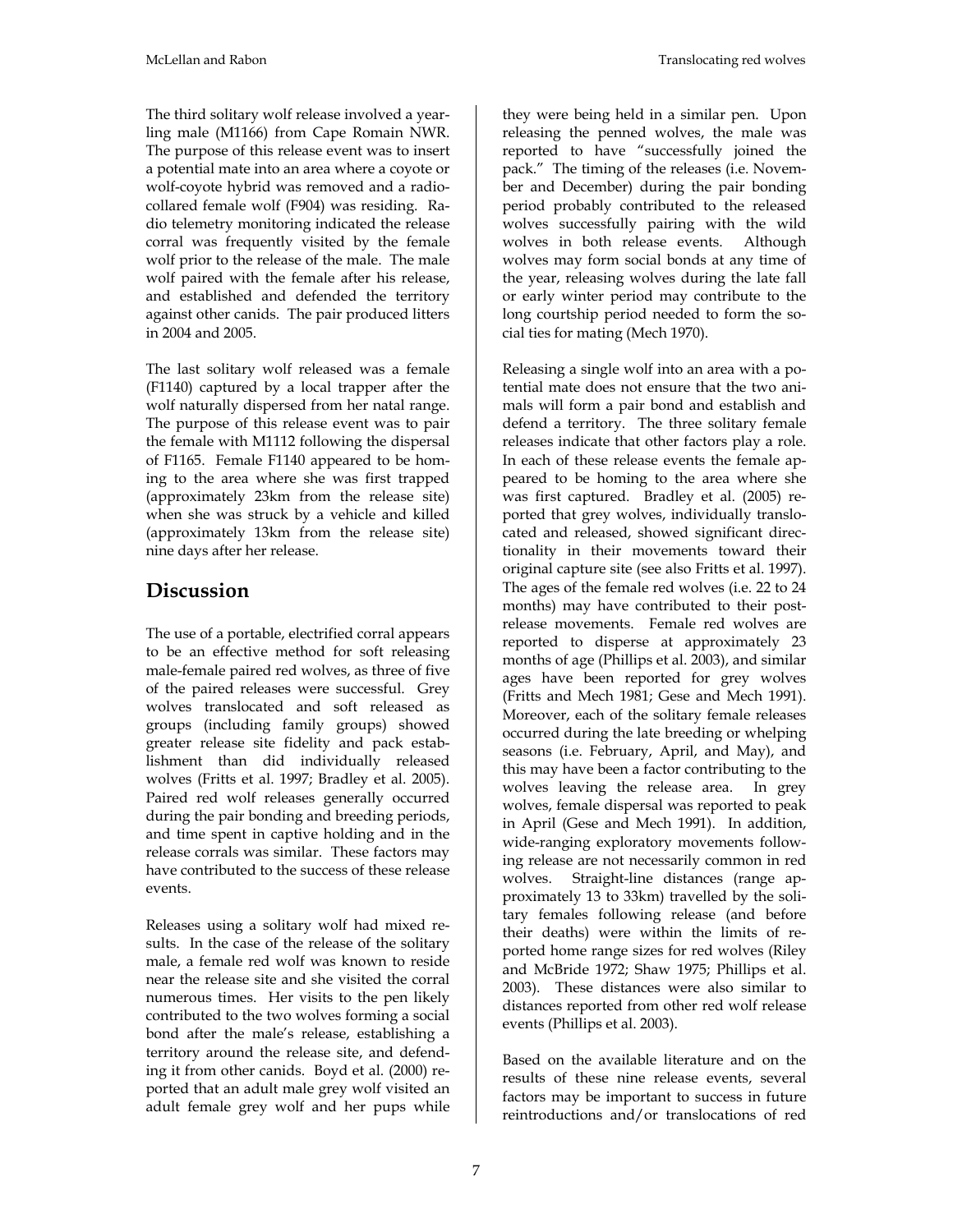wolves. Releasing male-female pairs rather than solitary wolves, especially when the release area is not currently occupied by other wolves and at least one of the pair is familiar with the area, appears to be most successful. In addition, because yearling wolves are reported to have higher rates of dispersal (Fritts and Mech, 1981; Gese and Mech 1991; Phillips et al. 2003), adult wolves (i.e. >24 months of age) may be preferable for release. Adult grey wolves are reported to have a higher degree of success in settling a new territory and pairing with a mate after dispersing, than yearlings or pups (Gese and Mech 1991). Adult grey wolves also travelled less distance from their territories when dispersing. As a result, adult wolves may be more likely to establish a territory around the release site and exhibit less post-release exploratory movements than yearlings or pups (but see Bradley et al. 2005). Alternatively, releasing wolves that are exhibiting dispersal behaviour (of any age), rather than wolves that have remained in their natal territory or have dispersed to another area, may increase the likelihood of the animal establishing a territory around the release site. Fritts and Mech (1981) reported that dispersing grey wolves had a high degree of success in settling a territory and finding a mate in areas with abundant prey and an unsaturated wolf population. Wolves exhibiting dispersal behaviour were not used in this study, however, prey abundance and local wolf population density were factors considered important in the selection of release sites, and likely contributed to the success of releases. Lastly, releasing animals in the fall or early winter appears to increase the likelihood of animals forming social bonds.

The use of a portable, electrified corral as a practical management tool for translocation is relatively inexpensive, easy to construct, and useful in a variety of habitats. However, it does have one obvious disadvantage – it requires regular visitation and maintenance to reduce the probability of escape. Animals may prematurely escape if the electricity fails and the animals chew through the plastic and nylon mesh. For example, a pack of Mexican grey wolves *C*. *l*. *baileyi* consisting of an adult pair, a yearling male, and five pups, was reported to have escaped a non-electrified, portable corral by chewing a small hole near the bottom of the pen (V. Asher, unpublished data). A similar instance occurred in another release event when only the lower strands of the electric fencing were disconnected out of concern of causing injury to seven-week-old pups. In both cases, the pups were suspected of first chewing through the fence. Conversely, in a third release event involving the former wolf group, the wolves did not escape an electrified corral even though the electricity had inadvertently been disabled during a snowstorm. The release of a red wolf group with pups using the portable, electrified corral has not been attempted. Special attention should be given to the interaction of younger animals with the electrified fence.

# **Acknowledgements**

Appreciation is extended to the U.S. Fish and Wildlife Service biologists and volunteers that assisted with the assembly and maintenance of the corrals and release of wolves. We appreciate A. Beyer, B. Fazio, T. Fuller, C. Lucash, M. Morse, and an anonymous reviewer for comments on this manuscript. Discussions with T. Augspurger, K. Beck and W. Waddell were also helpful, as was the assistance of M. MacAllister in editing the video. We thank V. Asher and N. Smith (Mexican Wolf Recovery Program) for providing information on the original design of the acclimation corral. This project was made possible, in part, by the cooperation of local landowners, to whom we extend our gratitude. Funding was provided by the U.S. Fish and Wildlife Service. The use of trade names or mention of a commercial product in this document is not intended to imply endorsement by the U.S. Fish and Wildlife Service.

## **References**

Bradley, E.H., Pletscher, D.H., Bangs, E.E., Kunkel, K.E., Smith, D.W., Mack, C.M., Meier, T.J., Fontaine, J.A., Neimeyer, C.C. and Jimenez, M.D. 2005. Evaluating wolf translocation as a non-lethal method to reduce livestock conflicts in the northwestern United States. *Conservation Biology* 19:1498-1508.

Brown, M.J. 2004. *Forest statistics for North Carolina, 2002.* Resource Bulletin SRS-88, U.S. Department of Agriculture, Forest Service, Southern Research Station, Asheville, North Carolina, USA.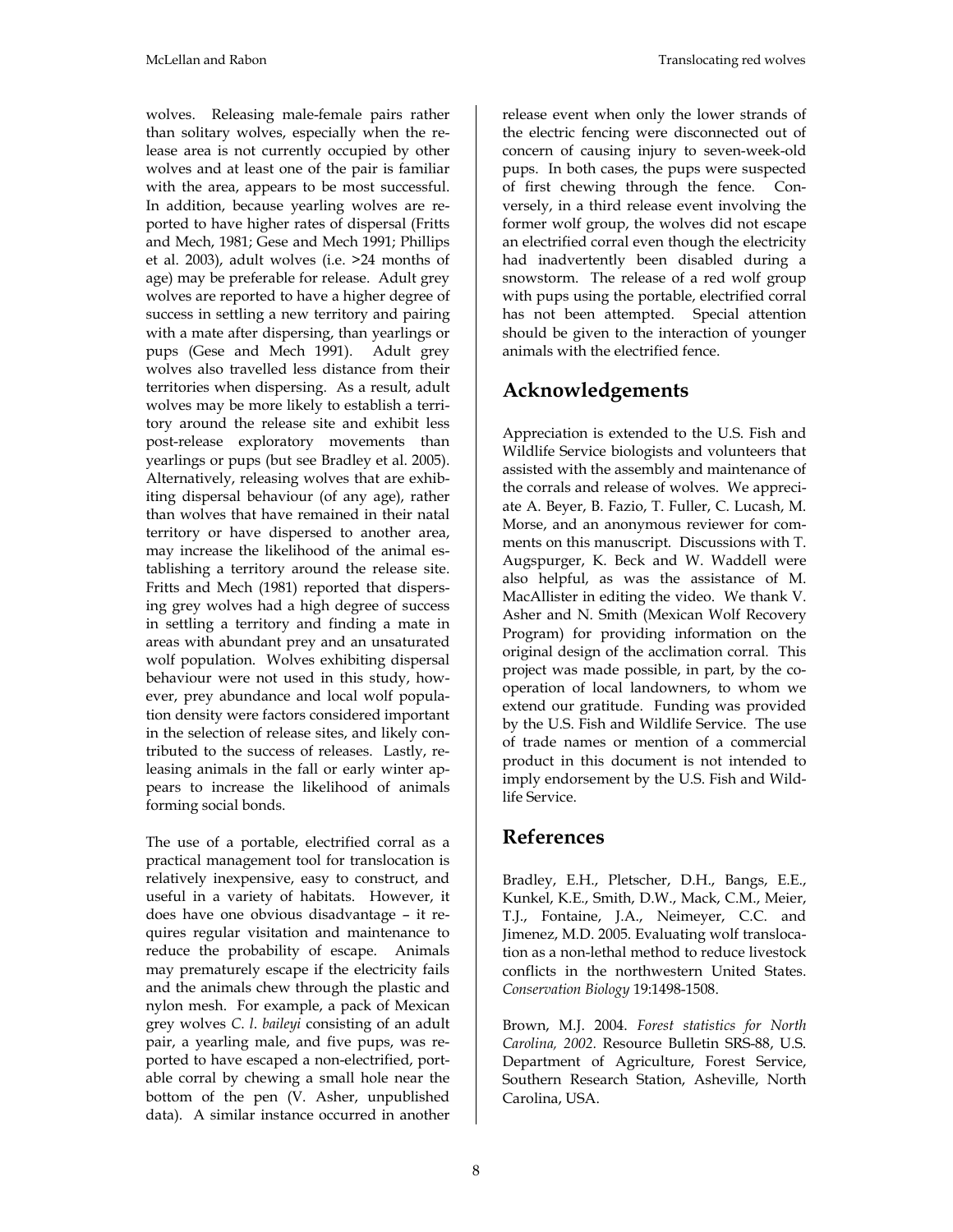Boyd, D., Bangs, E., Fontaine, J. and Meier, T. 2000. Electrified, modified soft release of wolves for translocations. Speakers' abstracts from 2000 Rocky Mountain Interagency Wolf Conference. United States Fish and Wildlife Service, Yellowstone National Park, Wolf Recovery Foundation, and Defenders of Wildlife, 11-13 April 2000, Pray, Montana, USA.

DeBow, T.M., Webster, W.D. and Sumner, P.W. 1998. Range expansion of the coyote, *Canis latrans* (Carnivora: Canidae), into North Carolina; with comments on some management implications. *Journal of the Elisha Mitchell Scientific Society* 114:113-118.

Fritts, S.H. 1993. Reintroductions and translocations of wolves in North America: an analysis. Pp. 1-27 in R. Cook (ed.), *Ecological issues on reintroducing wolves into Yellowstone National Park.* Scientific Monograph NPS/ NRYELL/NRSM-93/22 National Park Service, Denver, Colorado, USA.

Fritts, S.H., Bangs, E.E., Fontaine, J.A., Johnson, M.R., Phillips, M.K., Koch, E.D. and Gunson, J.R. 1997. Planning and implementing a reintroduction of wolves to Yellowstone National Park and central Idaho. *Restoration Ecology* 5:7-27.

Fritts, S.H. and Mech, L.D. 1981. Dynamics, movements, and feeding ecology of a newly protected wolf population in northwestern Minnesota. Wildlife Monographs, no. 80. The Wildlife Society, Bethesda, Maryland, USA. 79pp.

Gese, E.M. and Mech, L.D. 1991. Dispersal of wolves *Canis lupus* in northeastern Minnesota, 1969 – 1989. *Canadian Journal of Zoology* 69:2946-2955.

Henry, V.G., Phillips, M.K., Waddell, W. and Lewis, T.E. 1995. *Protocol for island propagation projects.* Red Wolf Management Series Technical Report No. 11. United States Fish and Wildlife Service, Atlanta, Georgia, USA.

International Union for the Conservation of Nature and Natural Resources (IUCN). 2003. *International Union for the Conservation of Nature (IUCN) red list of threatened species.* IUCN, Gland, Switzerland.

Kelly, B.T., Miller, P.S. and Seal, U.S. (eds.). 1999. Population and habitat viability assessment workshop for the red wolf *Canis rufus*. Conservation Breeding Specialist Group (SSC/IUCN), Apple Valley, Minnesota, USA.

Mech, L.D. 1970. The wolf: the ecology and behavior of an endangered species. Natural History Press, Doubleday & Company, New York, New York, USA.

Nowak, R.M. 1972. The mysterious wolf of the South. *Natural History* 81:51-53, 74-77.

Nowak, R.M. 2002. The original status of wolves in eastern North America. *Southeastern Naturalist* 1:95-130.

Parker, W.T. 1987a. *A plan for reestablishing the red wolf on Alligator River National Wildlife Refuge, North Carolina.* Red Wolf Management Series Technical Report No. 1, United States Fish and Wildlife Service, Atlanta, Georgia, USA.

Parker, W.T. 1987b. A *strategy for establishing and utilizing red wolf populations on islands.* Red Wolf Management Series Technical Report No. 2, United States Fish and Wildlife Service, Atlanta, Georgia, USA.

Parker, W.T. 1990. *A proposal to reintroduce the red wolf into the Great Smoky Mountains National Park.* Red Wolf Management Series Technical Report No. 7, United States Fish and Wildlife Service, Atlanta, Georgia, USA.

Parker, W.T. and Phillips, M.K. 1991. Application of the experimental population designation to recovery of endangered red wolves. *Wildlife Society Bulletin* 19:73-79.

Phillips, M.K. 1994. *Reestablishment of red wolves in the Alligator River National Wildlife Refuge, North Carolina September 14, 1987 through September 30, 1992.* Red Wolf Management Series Technical Report No. 10, United States Fish and Wildlife Service, Atlanta, Georgia, USA.

Phillips, M.K. Henry, V.G. and Kelly, B.T. 2003. Restoration of the red wolf. Pp. 272-288 in L.D. Mech and L. Boitani (eds.), *Wolves: behaviour, ecology, and conservation.* University of Chicago Press, Chicago, Illinois, USA.